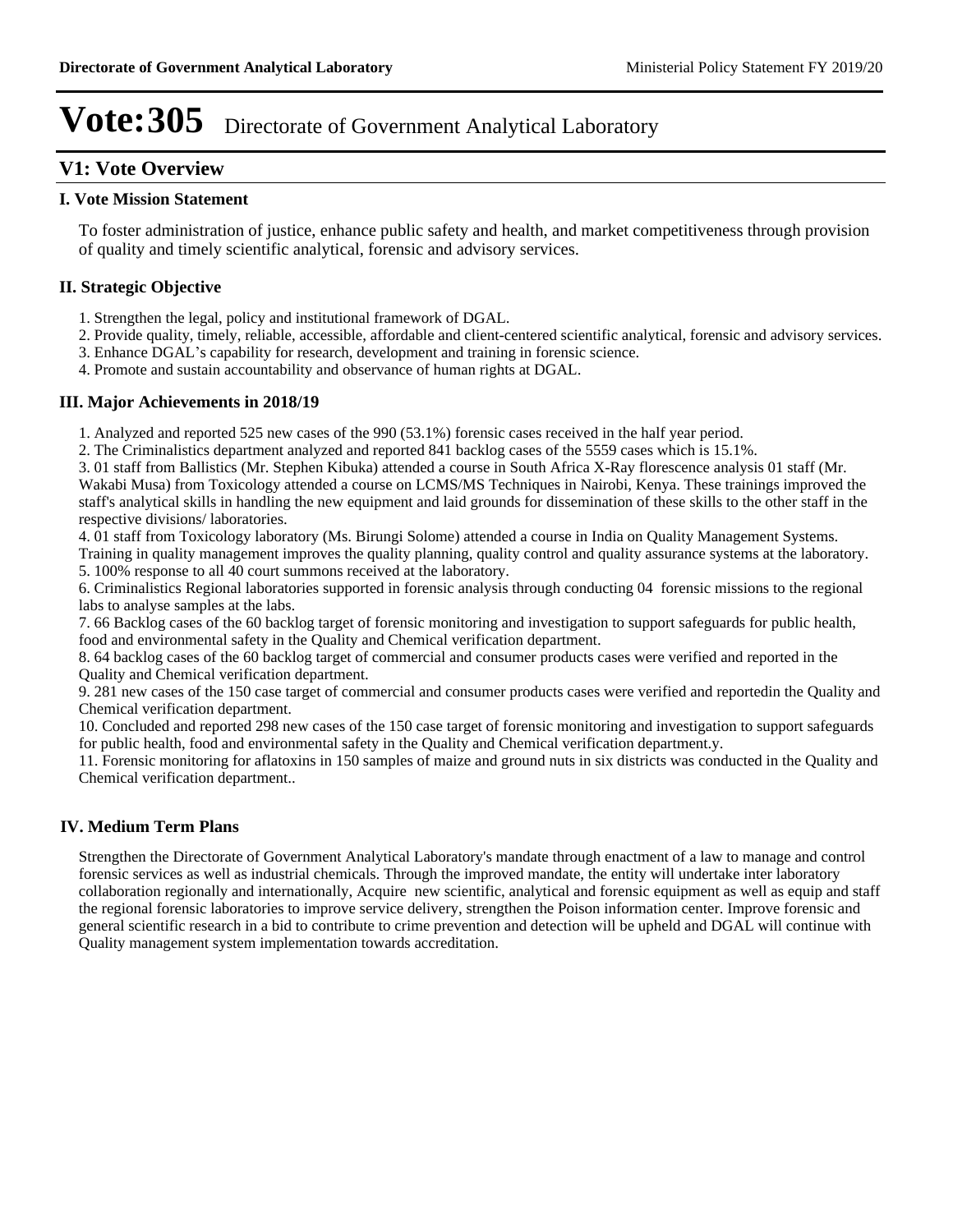### **V. Summary of Past Performance and Medium Term Budget Allocations**

**Table 5.1: Overview of Vote Expenditures (UShs Billion)**

|                  |                                                      |                    |               | 2018/19                                   | <b>MTEF Budget Projections</b> |         |         |         |         |
|------------------|------------------------------------------------------|--------------------|---------------|-------------------------------------------|--------------------------------|---------|---------|---------|---------|
|                  |                                                      | 2017/18<br>Outturn | <b>Budget</b> | <b>Approved Expenditure</b><br>by End Dec | 2019/20                        | 2020/21 | 2021/22 | 2022/23 | 2023/24 |
| <b>Recurrent</b> | Wage                                                 | 0.621              | 1.334         | 0.547                                     | 1.334                          | 1.401   | 1.471   | 1.544   | 1.621   |
|                  | Non Wage                                             | 2.837              | 7.649         | 3.397                                     | 7.624                          | 8.768   | 10.521  | 12.625  | 15.150  |
| Devt.            | GoU                                                  | 5.317              | 10.344        | 0.932                                     | 10.344                         | 12.413  | 12.413  | 12.413  | 12.413  |
|                  | Ext. Fin.                                            | 0.000              | 0.000         | 0.000                                     | 0.000                          | 0.000   | 0.000   | 0.000   | 0.000   |
|                  | <b>GoU</b> Total                                     | 8.775              | 19.327        | 4.876                                     | 19.302                         | 22.581  | 24.405  | 26.583  | 29.185  |
|                  | <b>Total GoU+Ext Fin (MTEF)</b>                      | 8.775              | 19.327        | 4.876                                     | <b>19.302</b>                  | 22.581  | 24.405  | 26.583  | 29.185  |
|                  | Arrears                                              | 0.000              | 0.000         | 0.000                                     | 0.000                          | 0.000   | 0.000   | 0.000   | 0.000   |
|                  | <b>Total Budget</b>                                  | 8.775              | 19.327        | 4.876                                     | 19.302                         | 22.581  | 24.405  | 26.583  | 29.185  |
|                  | <b>A.I.A Total</b>                                   | N/A                | N/A           | N/A                                       | N/A                            | N/A     | N/A     | N/A     | N/A     |
|                  | <b>Grand Total</b>                                   | 8.775              | 19.327        | 4.876                                     | 19.302                         | 22.581  | 24.405  | 26.583  | 29.185  |
|                  | <b>Total Vote Budget</b><br><b>Excluding Arrears</b> | 8.775              | 19.327        | 4.876                                     | 19.302                         | 22.581  | 24.405  | 26.583  | 29.185  |

### **VI. Budget By Economic Clasification**

**Table V6.1 2018/19 and 2019/20 Budget Allocations by Item**

|                                        |        |          | 2018/19 Approved Budget |              |        | 2019/20 Draft Estimates |              |
|----------------------------------------|--------|----------|-------------------------|--------------|--------|-------------------------|--------------|
| <b>Billion Uganda Shillings</b>        | GoU    | Ext. Fin | <b>AIA</b>              | <b>Total</b> | GoU    | Ext. Fin                | <b>Total</b> |
| <b>Output Class: Outputs Provided</b>  | 10.997 | 0.000    | 0.000                   | 10.997       | 11.349 | 0.000                   | 11.349       |
| 211 Wages and Salaries                 | 2.058  | 0.000    | 0.000                   | 2.058        | 2.028  | 0.000                   | 2.028        |
| 212 Social Contributions               | 0.116  | 0.000    | 0.000                   | 0.116        | 0.128  | 0.000                   | 0.128        |
| 213 Other Employee Costs               | 0.085  | 0.000    | 0.000                   | 0.085        | 0.075  | 0.000                   | 0.075        |
| 221 General Expenses                   | 1.224  | 0.000    | 0.000                   | 1.224        | 0.945  | 0.000                   | 0.945        |
| 222 Communications                     | 0.007  | 0.000    | 0.000                   | 0.007        | 0.007  | 0.000                   | 0.007        |
| 223 Utility and Property Expenses      | 0.371  | 0.000    | 0.000                   | 0.371        | 0.342  | 0.000                   | 0.342        |
| 224 Supplies and Services              | 5.239  | 0.000    | 0.000                   | 5.239        | 5.636  | 0.000                   | 5.636        |
| 225 Professional Services              | 0.060  | 0.000    | 0.000                   | 0.060        | 0.100  | 0.000                   | 0.100        |
| 227 Travel and Transport               | 0.921  | 0.000    | 0.000                   | 0.921        | 0.926  | 0.000                   | 0.926        |
| 228 Maintenance                        | 0.906  | 0.000    | 0.000                   | 0.906        | 1.161  | 0.000                   | 1.161        |
| 282 Miscellaneous Other Expenses       | 0.010  | 0.000    | 0.000                   | 0.010        | 0.000  | 0.000                   | 0.000        |
| <b>Output Class: Capital Purchases</b> | 8.330  | 0.000    | 0.000                   | 8.330        | 7.954  | 0.000                   | 7.954        |
| 311 NON-PRODUCED ASSETS                | 0.120  | 0.000    | 0.000                   | 0.120        | 0.000  | 0.000                   | 0.000        |
| 312 FIXED ASSETS                       | 8.210  | 0.000    | 0.000                   | 8.210        | 7.954  | 0.000                   | 7.954        |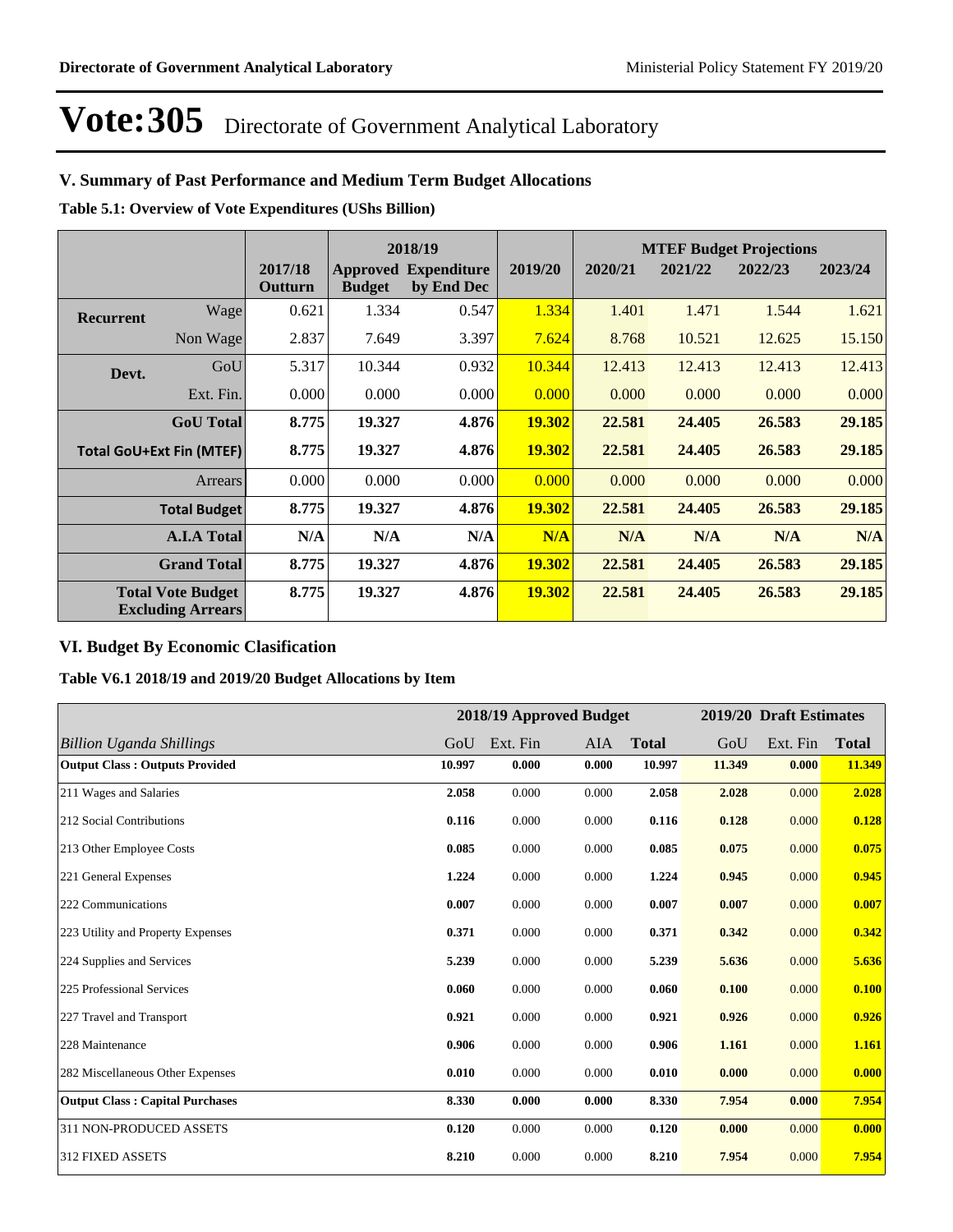| <b>Grand Total:</b>            | 19.327 | 0.000 | $0.000\,$ | 19.327 | 19.302 | 0.000 | 19.302 |
|--------------------------------|--------|-------|-----------|--------|--------|-------|--------|
| <b>Total excluding Arrears</b> | 19.327 | 0.000 | 0.000     | 19.327 | 19.302 | 0.000 | 19.302 |

### **VII. Budget By Programme And Subprogramme**

### **Table V7.1: Past Expenditure Outturns and Medium Term Projections by Programme and SubProgramme**

| Billion Uganda shillings                                           |                              | FY 2018/19                |                                   | <b>Medium Term Projections</b>              |         |         |         |         |
|--------------------------------------------------------------------|------------------------------|---------------------------|-----------------------------------|---------------------------------------------|---------|---------|---------|---------|
|                                                                    | <b>FY 2017/18</b><br>Outturn | Approved<br><b>Budget</b> | <b>Spent By</b><br><b>End Dec</b> | 2019-20<br><b>Proposed</b><br><b>Budget</b> | 2020-21 | 2021-22 | 2022-23 | 2023-24 |
| 13 Forensic and General Scientific<br>Services.                    | 8.775                        | 19.327                    | 4.876                             | 19.302                                      | 22.581  | 24.405  | 26.583  | 29.185  |
| 0066 Support to Internal Affairs (Government<br>Chemist)           | 5.317                        | 10.344                    | 0.932                             | 10.344                                      | 12.413  | 12.413  | 12.413  | 12.413  |
| 02 Regional Forensic Laboratories                                  | 0.145                        | 0.231                     | 0.118                             | 0.231                                       | 0.267   | 0.319   | 0.384   | 0.459   |
| 04 Office of the Director (Administration and<br>Support Services) | 1.529                        | 3.653                     | 1.536                             | 3.494                                       | 3.885   | 4.452   | 5.122   | 5.914   |
| 05 Criminalistics and Laboratory Services                          | 1.153                        | 4.540                     | 2.104                             | 4.340                                       | 4.991   | 5.989   | 7.187   | 8.625   |
| 06 Ouality and Chemical Verification<br>Services                   | 0.630                        | 0.558                     | 0.187                             | 0.892                                       | 1.026   | 1.232   | 1.477   | 1.774   |
| <b>Total for the Vote</b>                                          | 8.775                        | 19.327                    | 4.876                             | 19.302                                      | 22.581  | 24.405  | 26.583  | 29.185  |
| <b>Total Excluding Arrears</b>                                     | 8.775                        | 19.327                    | 4.876                             | 19.302                                      | 22.581  | 24.405  | 26.583  | 29.185  |

### **VIII. Programme Performance and Medium Term Plans**

### **Table V8.1: Programme Outcome and Outcome Indicators ( Only applicable for FY 2019/20)**

| <b>Programme:</b>           | 13 Forensic and General Scientific Services.                                                              |                 |                  |                            |            |                   |  |  |
|-----------------------------|-----------------------------------------------------------------------------------------------------------|-----------------|------------------|----------------------------|------------|-------------------|--|--|
|                             | <b>Programme Objective</b> Strengthened Forensic Science for Public Safety and Administration of Justice. |                 |                  |                            |            |                   |  |  |
| <b>Responsible Officer:</b> | Director                                                                                                  |                 |                  |                            |            |                   |  |  |
|                             | <b>Programme Outcome:</b> Strengthened Forensic Science for Public Safety and Administration of Justice.  |                 |                  |                            |            |                   |  |  |
|                             | Sector Outcomes contributed to by the Programme Outcome                                                   |                 |                  |                            |            |                   |  |  |
|                             | 1. Infrastructure and access to JLOS services enhanced                                                    |                 |                  |                            |            |                   |  |  |
|                             |                                                                                                           |                 |                  | <b>Performance Targets</b> |            |                   |  |  |
| <b>Outcome Indicators</b>   |                                                                                                           |                 |                  | 2019/20                    | 2020/21    | 2021/22           |  |  |
|                             |                                                                                                           | <b>Baseline</b> | <b>Base year</b> | <b>Target</b>              | Projection | <b>Projection</b> |  |  |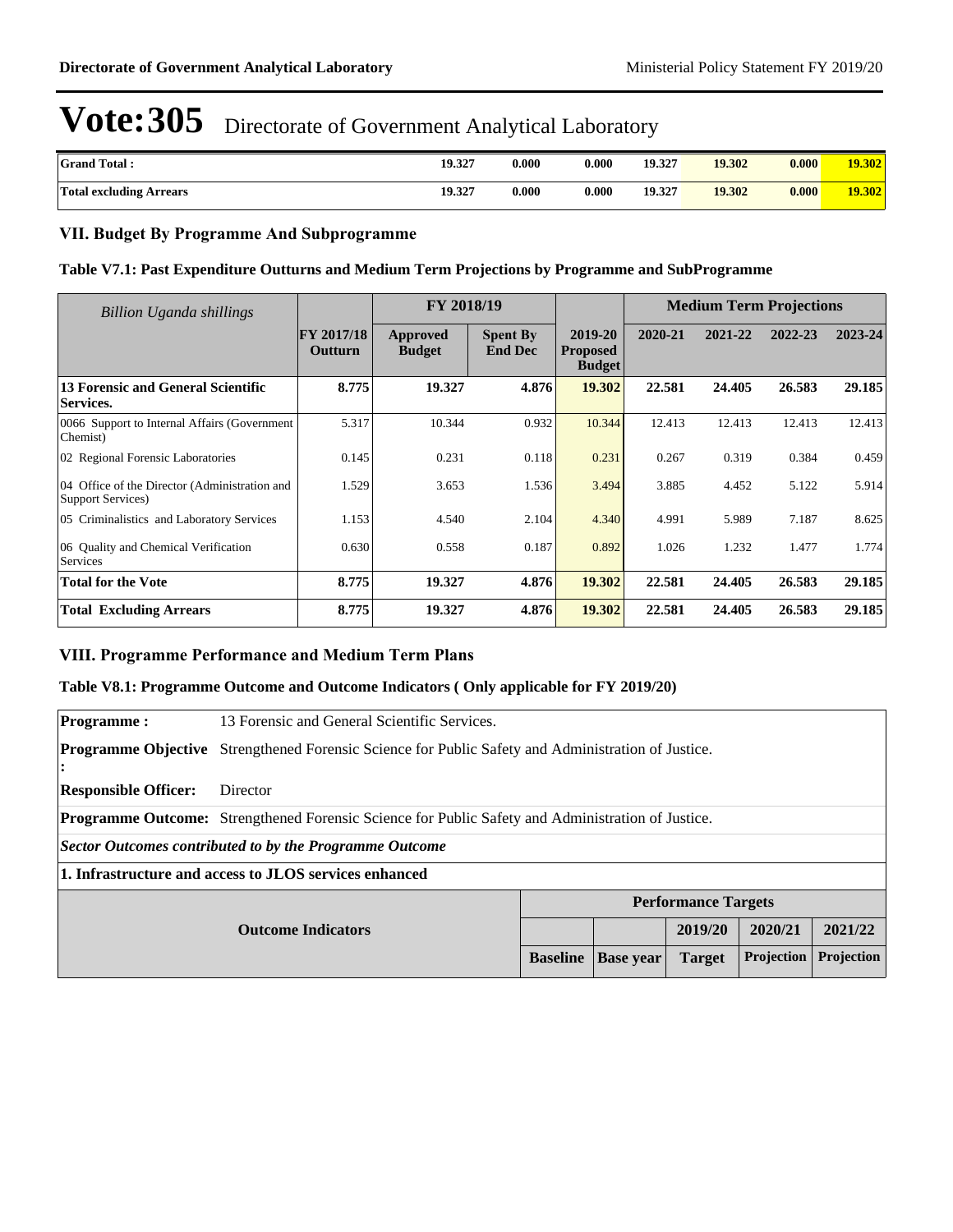| • Percentage of backlog cases analyzed                                              | 5559 | 2016 | 50%              | 75%     | 100%    |  |  |  |  |
|-------------------------------------------------------------------------------------|------|------|------------------|---------|---------|--|--|--|--|
| • Turnaround time (in days)                                                         |      |      | 60 days          | 60 days | 60 days |  |  |  |  |
| <b>SubProgramme: 0066 Support to Internal Affairs (Government Chemist)</b>          |      |      |                  |         |         |  |  |  |  |
| <b>Output: 01 Forensic and General Scientific Services,</b>                         |      |      |                  |         |         |  |  |  |  |
| % of casebacklog analysed as forensic evidence                                      |      |      | 50%              | 75%     | 100%    |  |  |  |  |
| Average time taken to conclude forensic investigations (Days)                       |      | 60   | 60               | 60      |         |  |  |  |  |
| <b>SubProgramme: 05 Criminalistics and Laboratory Services</b>                      |      |      |                  |         |         |  |  |  |  |
| <b>Output: 01 Forensic and General Scientific Services,</b>                         |      |      |                  |         |         |  |  |  |  |
| % of casebacklog analysed as forensic evidence                                      |      |      | 50%              | 75%     | 100%    |  |  |  |  |
| Average time taken to conclude forensic investigations (Days)                       |      | 60   | 60               | 50      |         |  |  |  |  |
| <b>SubProgramme: 06 Quality and Chemical Verification Services</b>                  |      |      |                  |         |         |  |  |  |  |
| <b>Output: 02 Scientific, Analytical and Advisory Services</b>                      |      |      |                  |         |         |  |  |  |  |
| No. of commercial products verified                                                 |      |      | 300              | 300     | 360     |  |  |  |  |
| No. of forensic studies carried out contaminants in water and food                  |      |      | 300              | 300     | 360     |  |  |  |  |
| No. of studies carried out in prevalence of antibiotics in milk, meat and products. |      | 1    | $\boldsymbol{2}$ |         |         |  |  |  |  |

### **IX. Major Capital Investments And Changes In Resource Allocation**

### **Table 9.1: Major Capital Investment (Capital Purchases outputs over 0.5Billion)**

| <b>FY 2018/19</b>                                                              | <b>FY 2019/20</b>                                    |  |  |  |  |  |  |
|--------------------------------------------------------------------------------|------------------------------------------------------|--|--|--|--|--|--|
| <b>Appr. Budget and Planned Outputs</b>                                        | <b>Proposed Budget and Planned</b><br><b>Outputs</b> |  |  |  |  |  |  |
| <b>Vote 305 Directorate of Government Analytical Laboratory</b>                |                                                      |  |  |  |  |  |  |
| Program : 12 13 Forensic and General Scientific Services.                      |                                                      |  |  |  |  |  |  |
| Development Project: 0066 Support to Internal Affairs (Government Chemist)     |                                                      |  |  |  |  |  |  |
| <b>Output: 12 13 72 Government Buildings and Administrative Infrastructure</b> |                                                      |  |  |  |  |  |  |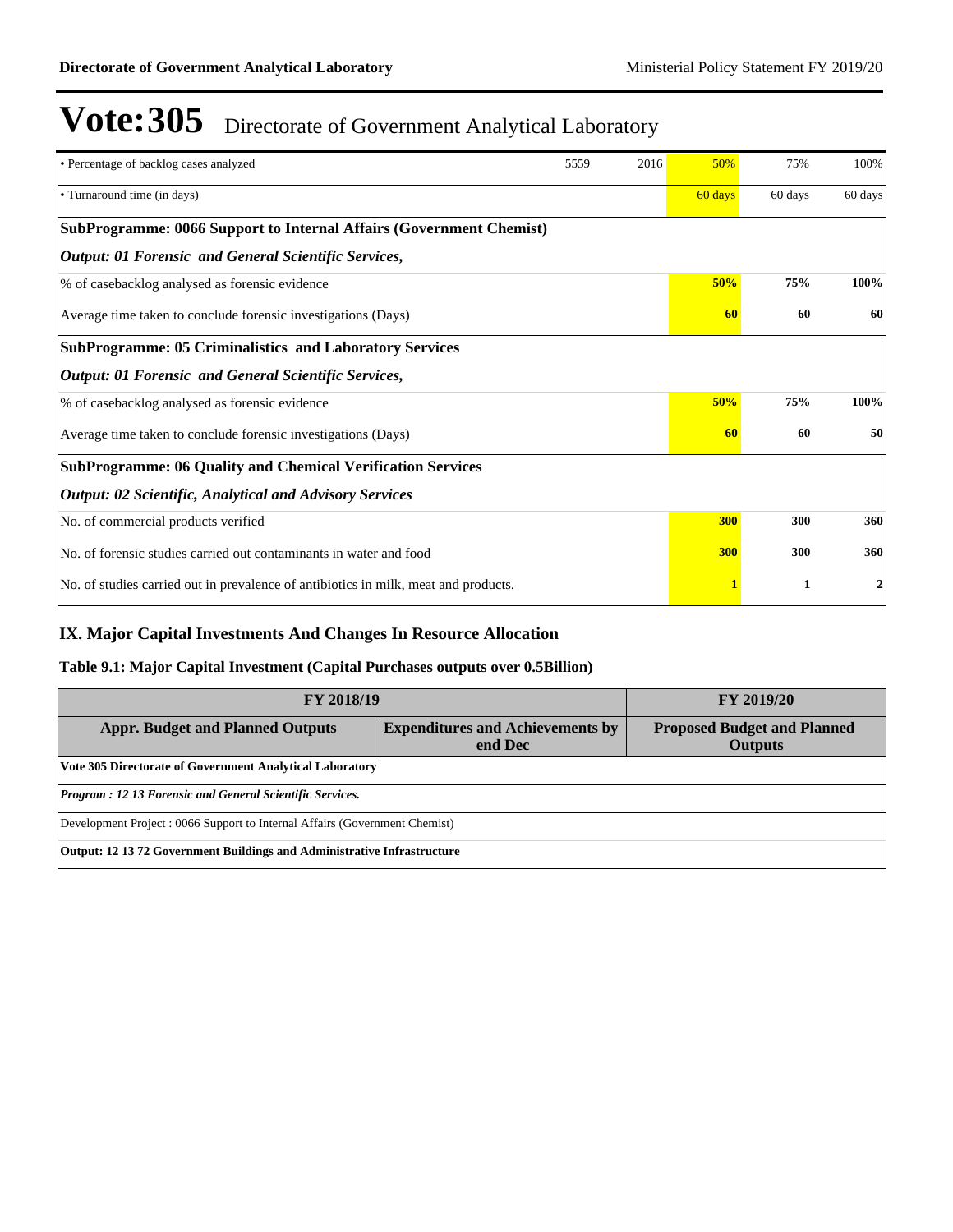| Construction of toilet structures at DGAL main laboratory and Initiated the development of construction<br>regional laboratories<br>DGAL Headquarters and laboratory renovated (Office,<br>laboratory space and board room; Tarmacking & landscaping;<br>Electrical re-wiring of the DGAL main lab, Construction of<br>toilet structures, Building of a perimeter wall and poison<br>information center). | designs and BOQs Initiated the procurement<br>process for perimeter wall construction,<br>renovation of DGAL offices, poison<br>information centre, road tarmacking and<br>landscaping.<br>Construction of Perimeter wall started in<br>December, 2018<br>perimeter wall construction, renovation of<br>DGAL offices, poison information centre, road<br>tarmacking and landscaping begun November,<br>2018<br>Progress; Perimeter wall was at 30% by 31st<br>December, 2018, renovation of DGAL offices<br>at 40% by 31st December, road tarmacking<br>and landscaping at 30% by 31st December,<br>2018, poison information centre at 5% by 31st<br>December, 2018<br>Construction of Perimeter wall started in<br>December, 2018<br>perimeter wall construction, renovation of<br>DGAL offices, poison information centre, road<br>tarmacking and landscaping begun November,<br>2018<br>Progress; Perimeter wall was at 30% by 31st<br>December, 2018, renovation of DGAL offices<br>at 40% by 31st December, road tarmacking<br>and landscaping at 30% by 31st December,<br>2018, poison information centre at 5% by 31st<br>December, 2018 | Phase one of the DNA database infrastructure<br>building completed (development of design plans)<br>and supervision, laying of foundation,<br>construction of the ground floor to house the<br><b>National DNA data bank)</b><br>Rewiring of main lab at Wandegeya. |
|-----------------------------------------------------------------------------------------------------------------------------------------------------------------------------------------------------------------------------------------------------------------------------------------------------------------------------------------------------------------------------------------------------------|-------------------------------------------------------------------------------------------------------------------------------------------------------------------------------------------------------------------------------------------------------------------------------------------------------------------------------------------------------------------------------------------------------------------------------------------------------------------------------------------------------------------------------------------------------------------------------------------------------------------------------------------------------------------------------------------------------------------------------------------------------------------------------------------------------------------------------------------------------------------------------------------------------------------------------------------------------------------------------------------------------------------------------------------------------------------------------------------------------------------------------------------------|---------------------------------------------------------------------------------------------------------------------------------------------------------------------------------------------------------------------------------------------------------------------|
| <b>Total Output Cost(Ushs Thousand)</b><br>2,054,357                                                                                                                                                                                                                                                                                                                                                      | 228,380                                                                                                                                                                                                                                                                                                                                                                                                                                                                                                                                                                                                                                                                                                                                                                                                                                                                                                                                                                                                                                                                                                                                         | 3,000,000                                                                                                                                                                                                                                                           |
| Gou Dev't:<br>2,054,357                                                                                                                                                                                                                                                                                                                                                                                   | 228,380                                                                                                                                                                                                                                                                                                                                                                                                                                                                                                                                                                                                                                                                                                                                                                                                                                                                                                                                                                                                                                                                                                                                         | 3.000,000                                                                                                                                                                                                                                                           |
| $\boldsymbol{0}$<br>Ext Fin:                                                                                                                                                                                                                                                                                                                                                                              | 0                                                                                                                                                                                                                                                                                                                                                                                                                                                                                                                                                                                                                                                                                                                                                                                                                                                                                                                                                                                                                                                                                                                                               | $\overline{0}$                                                                                                                                                                                                                                                      |
| $\boldsymbol{0}$<br>A.I.A:                                                                                                                                                                                                                                                                                                                                                                                | $\boldsymbol{0}$                                                                                                                                                                                                                                                                                                                                                                                                                                                                                                                                                                                                                                                                                                                                                                                                                                                                                                                                                                                                                                                                                                                                | $\overline{0}$                                                                                                                                                                                                                                                      |
| Output: 12 13 76 Purchase of Office and ICT Equipment, including Software                                                                                                                                                                                                                                                                                                                                 |                                                                                                                                                                                                                                                                                                                                                                                                                                                                                                                                                                                                                                                                                                                                                                                                                                                                                                                                                                                                                                                                                                                                                 |                                                                                                                                                                                                                                                                     |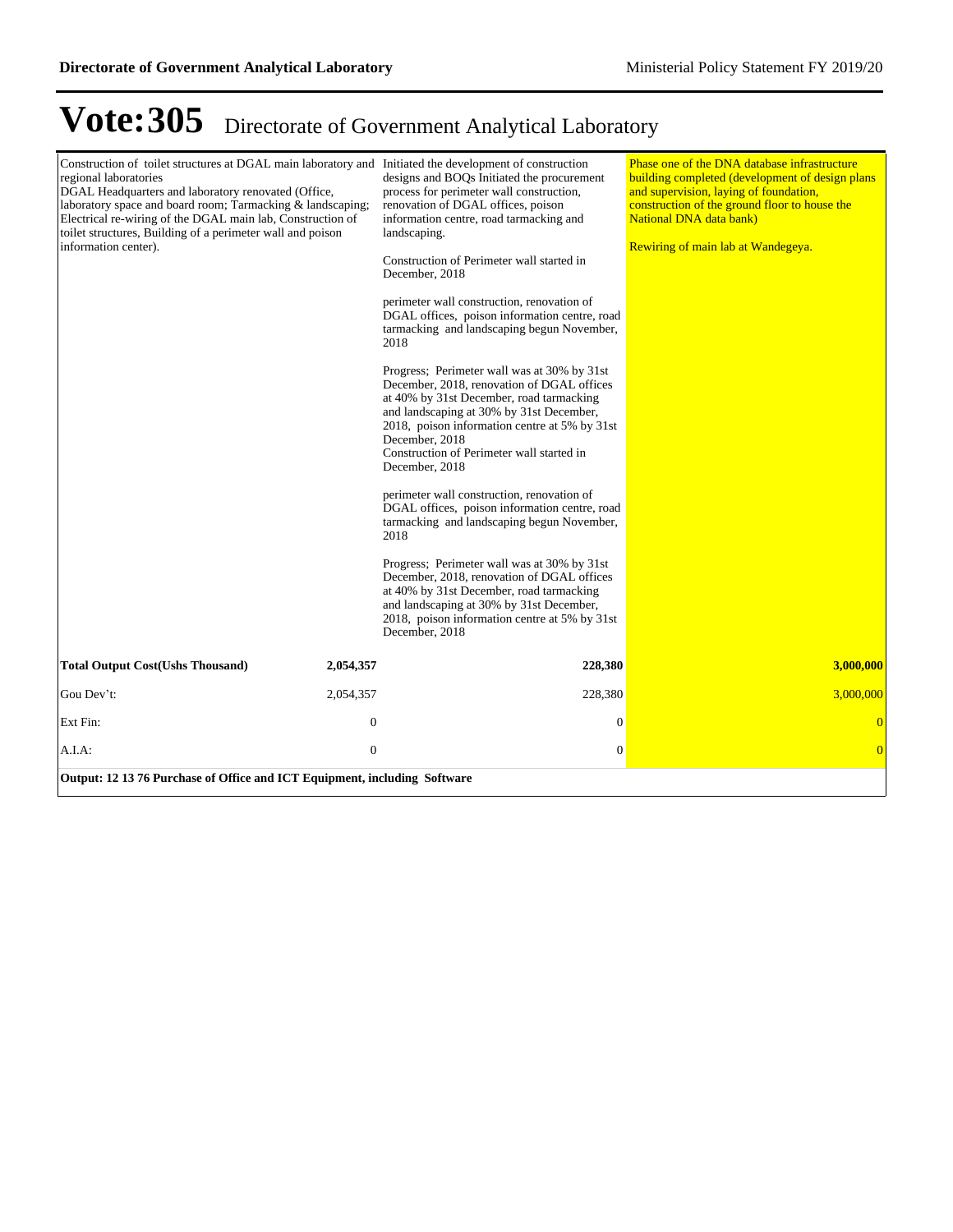| Acquire 15 desktop computers and printers, LCD screen for<br>reception, photocopying machines and shredders, color printer<br>for Questioned documents lab, firewall cyber roam, router and<br>anti virus for DGAL main laboratory<br>Acquire Annual labware desktop support for LIMS<br>Acquire intercom for DGAL main laboratory and Poison<br>information center<br>Assorted ICT Equipment acquired for DGAL main laboratory<br>(High performance server, Access controls CCTV & Biometric Printer for Questioned Documents acquired.<br>system) |                  | Developed specifications for procurement of<br>Access Control and security cameras Initiated<br>the procurement process of the above security<br>equipment.<br>Installation of Access Control and security<br>started in December, 2018<br>02 Lap top computers acquired for planning<br>and statistics acquired.<br>Server for DGAL acquired.<br>Procurement of firewall cyber roam, 01 router<br>and antivirus for DGAL main laboratory<br>initiated.<br>Procurement was not initiated<br>Procurement was initiated<br>Installation of Access Control and security<br>started in December, 2018<br>Printer for Questioned Documents acquired.<br>02 Lap top computers acquired for planning<br>and statistics acquired.<br>Server for DGAL acquired.<br>Procurement of firewall cyber roam, 01 router<br>and antivirus for DGAL main laboratory<br>initiated. | Acquire computers for main laboratory. Software<br>for case management system, infrastructure to<br>support system and digitalization of records and<br>exhibits storage. Laboratory network for DNA<br>database                                                                                  |
|-----------------------------------------------------------------------------------------------------------------------------------------------------------------------------------------------------------------------------------------------------------------------------------------------------------------------------------------------------------------------------------------------------------------------------------------------------------------------------------------------------------------------------------------------------|------------------|-----------------------------------------------------------------------------------------------------------------------------------------------------------------------------------------------------------------------------------------------------------------------------------------------------------------------------------------------------------------------------------------------------------------------------------------------------------------------------------------------------------------------------------------------------------------------------------------------------------------------------------------------------------------------------------------------------------------------------------------------------------------------------------------------------------------------------------------------------------------|---------------------------------------------------------------------------------------------------------------------------------------------------------------------------------------------------------------------------------------------------------------------------------------------------|
| <b>Total Output Cost(Ushs Thousand)</b>                                                                                                                                                                                                                                                                                                                                                                                                                                                                                                             | 405,010          | 23,451                                                                                                                                                                                                                                                                                                                                                                                                                                                                                                                                                                                                                                                                                                                                                                                                                                                          | 586,057                                                                                                                                                                                                                                                                                           |
| Gou Dev't:                                                                                                                                                                                                                                                                                                                                                                                                                                                                                                                                          | 405,010          | 23,451                                                                                                                                                                                                                                                                                                                                                                                                                                                                                                                                                                                                                                                                                                                                                                                                                                                          | 586,057                                                                                                                                                                                                                                                                                           |
| Ext Fin:                                                                                                                                                                                                                                                                                                                                                                                                                                                                                                                                            | $\mathbf{0}$     | $\boldsymbol{0}$                                                                                                                                                                                                                                                                                                                                                                                                                                                                                                                                                                                                                                                                                                                                                                                                                                                | $\mathbf{0}$                                                                                                                                                                                                                                                                                      |
| $A.I.A$ :                                                                                                                                                                                                                                                                                                                                                                                                                                                                                                                                           | $\mathbf{0}$     | $\boldsymbol{0}$                                                                                                                                                                                                                                                                                                                                                                                                                                                                                                                                                                                                                                                                                                                                                                                                                                                | $\overline{0}$                                                                                                                                                                                                                                                                                    |
| Output: 12 13 77 Purchase of Specialised Machinery & Equipment                                                                                                                                                                                                                                                                                                                                                                                                                                                                                      |                  |                                                                                                                                                                                                                                                                                                                                                                                                                                                                                                                                                                                                                                                                                                                                                                                                                                                                 |                                                                                                                                                                                                                                                                                                   |
| Classified scientific laboratory equipment for Criminalistics<br>laboratory divisions and regional laboratories acquired.<br>High powered generator for DGAL main laboratory and 4<br>small generators and necessary scientific equipment for the<br>regional laboratories acquired.                                                                                                                                                                                                                                                                |                  | Contracts for procurement of the following<br>equipment signed with the suppliers pending<br>delivery; Infra-red spectrometer (FTIR), A<br>Ballistics Information System(ABIS), High<br>powered generator for DGAL main laboratory<br>and 4 small generators and Initiated<br>procurement process for the FTIR<br>High powered generator for DGAL main lab<br>acquired                                                                                                                                                                                                                                                                                                                                                                                                                                                                                          | Acquire specialized machinery for equipping the<br>main and regional forensic laboratories (GC<br>(ECD/FID, Cold room, Comparison<br>Microscope, Autotitrimeter, Mobile DNA<br><b>Analyser, Mobile Forensic Recovery</b><br><b>Equipment, Solid Phase Extraction, Assorted small</b><br>equipment |
| <b>Total Output Cost(Ushs Thousand)</b>                                                                                                                                                                                                                                                                                                                                                                                                                                                                                                             | 3,746,000        | 8,530                                                                                                                                                                                                                                                                                                                                                                                                                                                                                                                                                                                                                                                                                                                                                                                                                                                           | 3,917,500                                                                                                                                                                                                                                                                                         |
| Gou Dev't:                                                                                                                                                                                                                                                                                                                                                                                                                                                                                                                                          | 3,746,000        | 8,530                                                                                                                                                                                                                                                                                                                                                                                                                                                                                                                                                                                                                                                                                                                                                                                                                                                           | 3,917,500                                                                                                                                                                                                                                                                                         |
| Ext Fin:                                                                                                                                                                                                                                                                                                                                                                                                                                                                                                                                            | $\boldsymbol{0}$ | $\boldsymbol{0}$                                                                                                                                                                                                                                                                                                                                                                                                                                                                                                                                                                                                                                                                                                                                                                                                                                                | $\Omega$                                                                                                                                                                                                                                                                                          |
| A.I.A:                                                                                                                                                                                                                                                                                                                                                                                                                                                                                                                                              | $\boldsymbol{0}$ | $\boldsymbol{0}$                                                                                                                                                                                                                                                                                                                                                                                                                                                                                                                                                                                                                                                                                                                                                                                                                                                | $\mathbf{0}$                                                                                                                                                                                                                                                                                      |

### **X. Vote Challenges and Plans To Improve Performance**

#### **Vote Challenges**

1. Inadequate number of staff to deploy in Regional Laboratories. The regional laboratories are grossly understaffed and this affects the laboratory analysis and exhibit collection at the regional laboratories. A recruitment plan is in place and has been submitted to Public Service with the staffing levels to be filled in the current financial year and next FY 2018/19. 2. Inadequate laboratory space laboratories at DGAL headquarters lack since the laboratory space is used for both laboratory analysis and as office space. There is need for more office space for the forensic scientists. In the budget for FY19/20, we are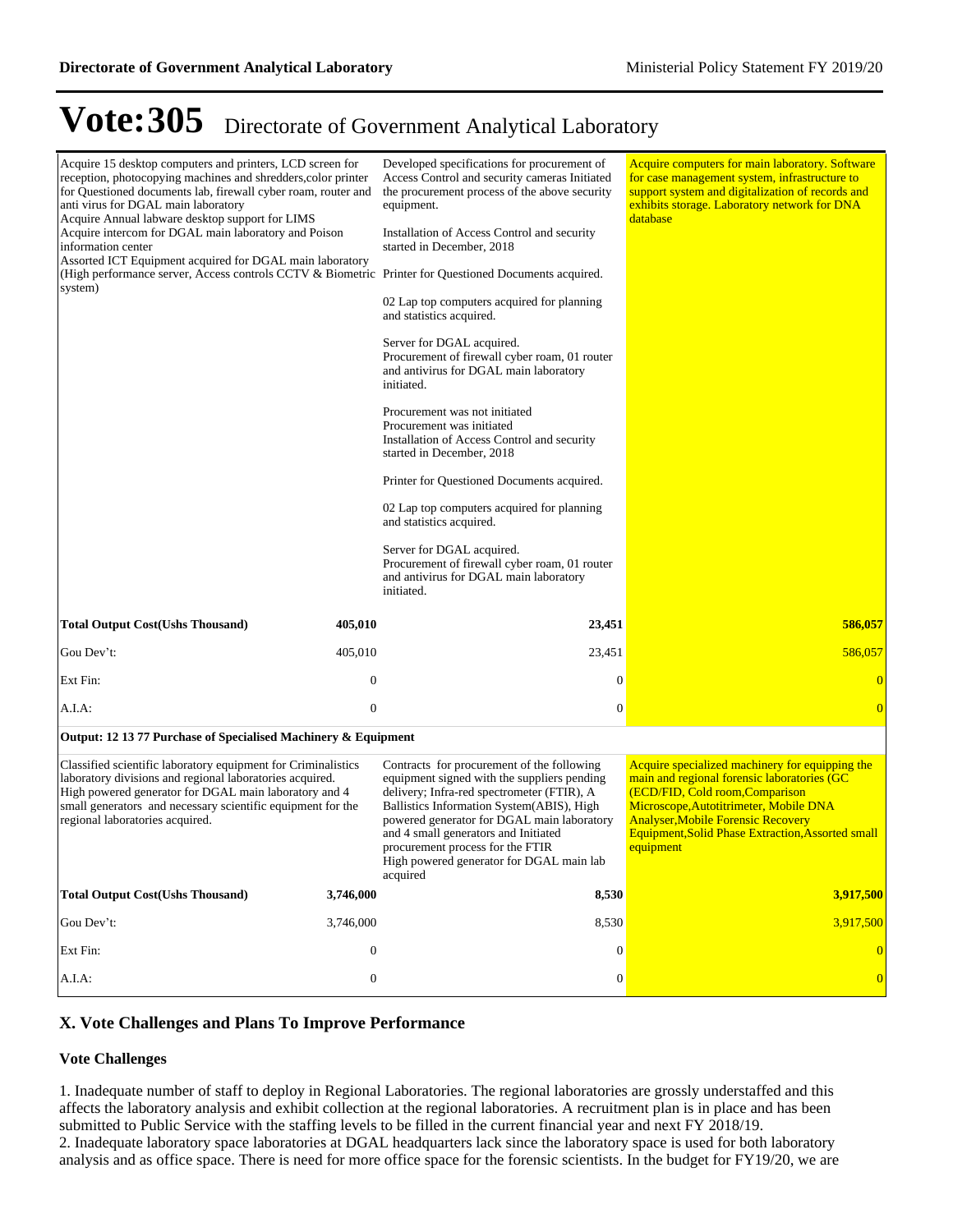proposing laboratory extension to provide for a additional working space at the laboratory.

#### **Plans to improve Vote Performance**

A case backlog reduction strategy has been put in place to gear the efforts and business processes at the laboratory towards elimination of case backlog at the lab by 2021and this strategy is going to be implemented to improve the vote performance

### **XI Off Budget Support**

### **Table 11.1 Off-Budget Support by Sub-Programme**

N/A

#### **XII. Vote Cross Cutting Policy And Other Budgetary Issues**

#### **Table 12.1: Cross- Cutting Policy Issues**

| <b>Issue Type:</b>                  | <b>HIV/AIDS</b>                                                                                                                                                               |
|-------------------------------------|-------------------------------------------------------------------------------------------------------------------------------------------------------------------------------|
| Objective:                          | Provide the leadership and employees in DGAL with guidance on designing and implementing<br>work place based activities aimed at reducing risks to HIV infection.             |
| <b>Issue of Concern:</b>            | HIV/AIDS is a big challenge at the place of work and is affecting the performance of staff<br>Organize HIV counseling and testing (HCT) sessions.                             |
| <b>Planned Interventions:</b>       | Workshops to provide the leadership and employees in DGAL with guidance on designing and<br>implementing work place based activities aimed at reducing risks to HIV infection |
| <b>Budget Allocation (Billion):</b> | 0.090                                                                                                                                                                         |
| <b>Performance Indicators:</b>      | Number of HIV/AIDS counseling and testing sessions organized                                                                                                                  |
| Objective:                          | Set up mechanisms at DGAL for providing care, treatment and support employees infected and<br>affected by HIV/AIDS                                                            |
| <b>Issue of Concern:</b>            | Limited care, treatment and support to employees infected and affected by HIV and AIDS                                                                                        |
| <b>Planned Interventions:</b>       | Network with organizations with HIV/AIDS                                                                                                                                      |
| <b>Budget Allocation (Billion):</b> | 0.009                                                                                                                                                                         |
| <b>Performance Indicators:</b>      | Number of sessions provided on positive living                                                                                                                                |
| <b>Issue Type:</b>                  | Gender                                                                                                                                                                        |
| Objective:                          | To generate gender dis-aggregated data and ensure gender compliance in recruitment by<br>maintaining and recruiting 50% of staff as women.                                    |
| <b>Issue of Concern:</b>            | Reports on forensic analysis are not always engendered                                                                                                                        |
| <b>Planned Interventions:</b>       | Cases reported on should be fully engendered                                                                                                                                  |
| <b>Budget Allocation (Billion):</b> | 0.008                                                                                                                                                                         |
| <b>Performance Indicators:</b>      | Engender documents especially reports produced on quarterly and annually                                                                                                      |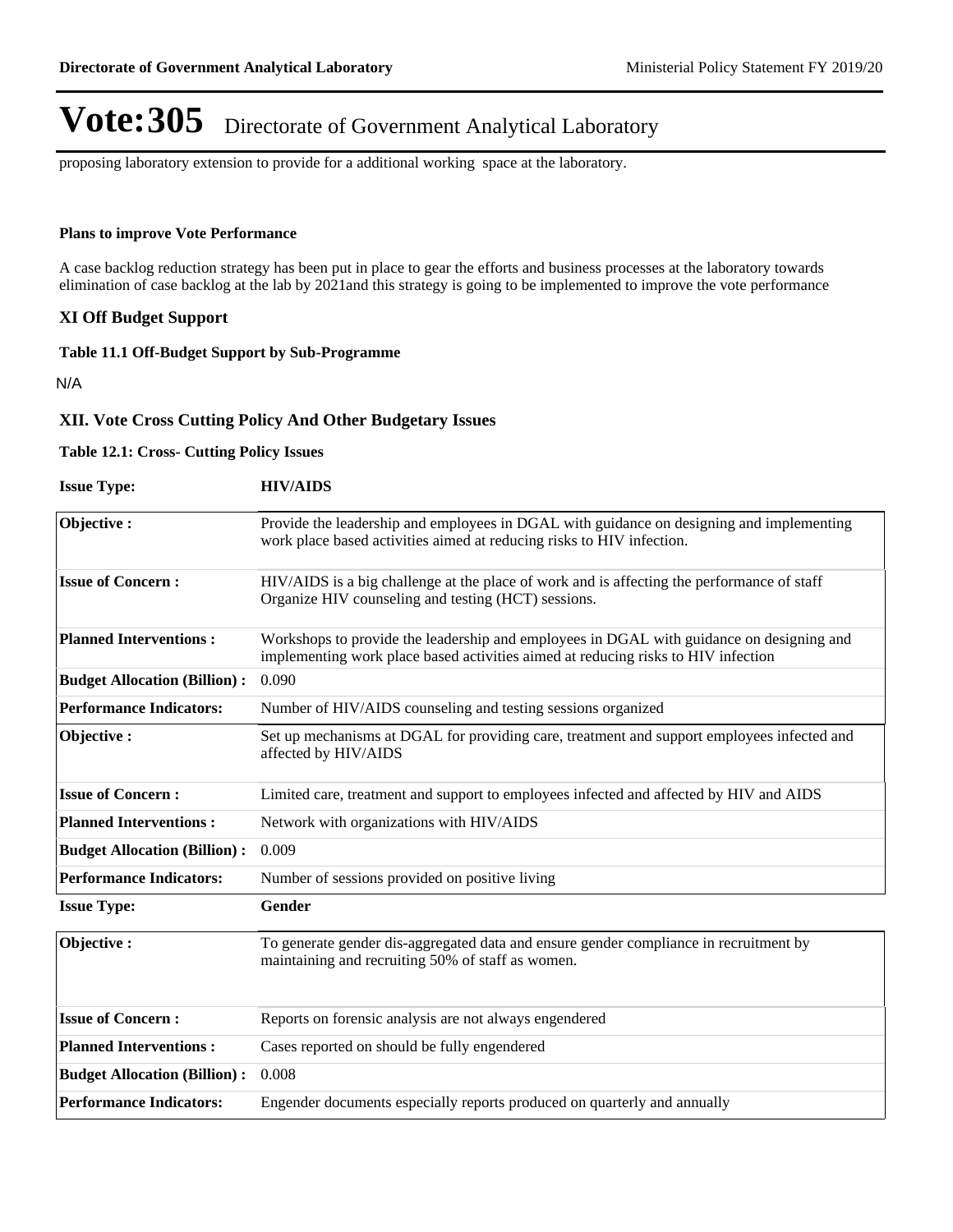| Objective:                          | Ensure that equity and gender are considered in the delivery of DGAL services through offering<br>faster services and priority to mothers who bring the alleged fathers to DGAL for DNA testing in<br>order to deal with errant fathers. Priority should also be given to disabled and handicapped clients<br>and to cases of rape against disabled and handicapped persons by imbeciles as well as creating a<br>day care room who are employees and to the clients. |
|-------------------------------------|-----------------------------------------------------------------------------------------------------------------------------------------------------------------------------------------------------------------------------------------------------------------------------------------------------------------------------------------------------------------------------------------------------------------------------------------------------------------------|
| <b>Issue of Concern:</b>            | Equity and gender issues are not properly mainstreamed in DGAL services                                                                                                                                                                                                                                                                                                                                                                                               |
| <b>Planned Interventions:</b>       | Sensitize officers from the directorate on how to integrate gender and equity issues when<br>implementing their activities.                                                                                                                                                                                                                                                                                                                                           |
| <b>Budget Allocation (Billion):</b> | 0.070                                                                                                                                                                                                                                                                                                                                                                                                                                                                 |
| <b>Performance Indicators:</b>      | Number of handicapped clients given priority, Number of mothers given priority over errant fathers<br>whom they bring for DNA testing at the lab                                                                                                                                                                                                                                                                                                                      |
| <b>Issue Type:</b>                  | <b>Enviroment</b>                                                                                                                                                                                                                                                                                                                                                                                                                                                     |
| Objective:                          | To have a safe and clean environment at DGAL                                                                                                                                                                                                                                                                                                                                                                                                                          |
| <b>Issue of Concern:</b>            | DGAL has to ensure that it takes into account issues of the environment and sustainable<br>Development                                                                                                                                                                                                                                                                                                                                                                |
| <b>Planned Interventions:</b>       | Ensuring that issues of the environment and sustainable Development are taken into account when<br>carrying out forensic analysis and disposing of laboratory waste.<br>Sensitize DGAL officers about environmental sustainability                                                                                                                                                                                                                                    |
| <b>Budget Allocation (Billion):</b> | 0.090                                                                                                                                                                                                                                                                                                                                                                                                                                                                 |
| <b>Performance Indicators:</b>      | Number of staff sensitized about environmental sustainability<br>Number of measures in forensic analysis that ensure environmental sustainability                                                                                                                                                                                                                                                                                                                     |

### **XIII. Personnel Information**

### **Table 13.1 Staff Establishment Analysis**

| <b>Title</b>                       | <b>Salary Scale</b> | <b>Number Of Approved Positions</b> | <b>Number Of Filled Positions</b> |
|------------------------------------|---------------------|-------------------------------------|-----------------------------------|
| Asst. Commissioner                 | U1E(SC)             |                                     |                                   |
| Principal Assistant Secretary      | U2L                 |                                     | $\theta$                          |
| Principal Government Analyst       | U2SC                | 10                                  | $\frac{3}{3}$                     |
| Senior Prin. Laboratory Technician | U2SC                |                                     |                                   |
| Principal Laboratory Technician    | U3SC                |                                     | $\overline{0}$                    |
| <b>Senior Government Analyst</b>   | U3SC                | 17                                  | 7 <sup>1</sup>                    |
| Internal Auditor                   | U3U                 |                                     |                                   |
| Senior Accountant                  | U3U                 |                                     |                                   |
| Counsellor                         | U4L                 |                                     |                                   |
| <b>Personal Secretary</b>          | U4L                 |                                     |                                   |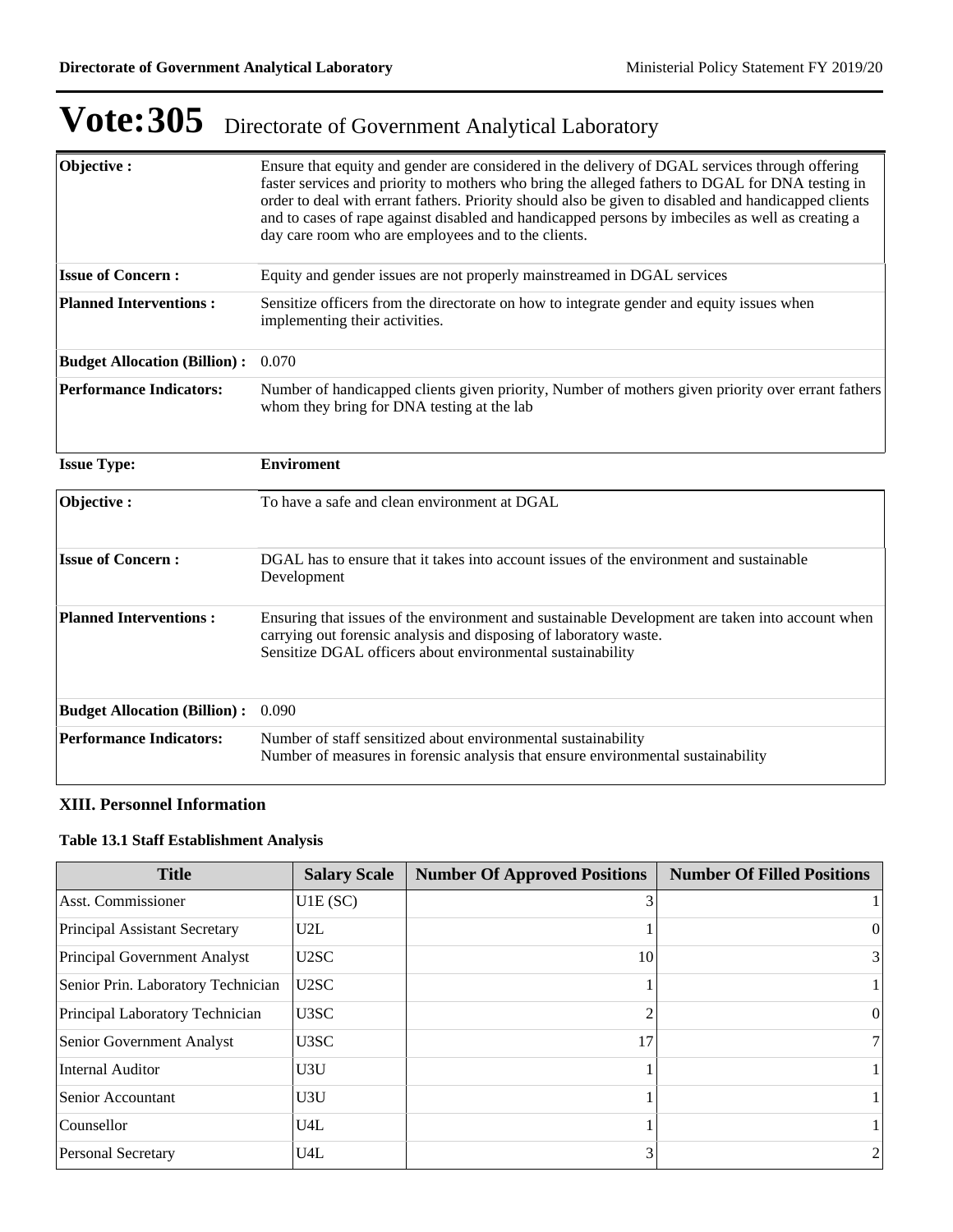| Government Analyst                               | U4SC             | 25 | Ć.             |
|--------------------------------------------------|------------------|----|----------------|
| Procurement Officer                              | U <sub>4U</sub>  |    |                |
| <b>Assistant Inventory Management</b><br>Officer | U <sub>5</sub>   |    | $\Omega$       |
| Stenographer Secretary                           | U5L              | ◠  | $\overline{0}$ |
| Laboratory Technician                            | U5SC             | 15 | 4              |
| Office Supervisor                                | U <sub>6</sub> L |    | $\theta$       |
| <b>Laboratory Assistant</b>                      | U7U              | 15 | 4              |
| Driver                                           | U8U              | 6  | 2              |
| <b>Office Attendant</b>                          | U8U              |    | $\frac{3}{3}$  |
| Commissioner                                     | UISE(SC)         |    |                |
| Director                                         | UISE(SC)         |    |                |

### **Table 13.2 Staff Recruitment Plan**

| Post Title                                       | <b>Salalry Scale</b> | No. Of<br>Approved<br>Posts | No Of Filled<br>Posts | <b>Vacant Posts</b> | No. of Posts<br><b>Cleared for Filling</b><br>FY2019/20 |
|--------------------------------------------------|----------------------|-----------------------------|-----------------------|---------------------|---------------------------------------------------------|
| <b>Assistant Inventory Management</b><br>Officer | U <sub>5</sub>       |                             | $\Omega$              |                     | $\Omega$                                                |
| <b>Asst. Commissioner</b>                        | U1E(SC)              | 3                           |                       | $\overline{2}$      |                                                         |
| Commissioner                                     | UISE(SC)             | 3                           |                       | $\overline{c}$      |                                                         |
| Counsellor                                       | U4L                  | 1                           |                       | $\theta$            | $\Omega$                                                |
| Director                                         | UISE(SC)             | 1                           |                       | $\theta$            | 0                                                       |
| Driver                                           | U8U                  | 6                           | 2                     |                     | 0                                                       |
| Government Analyst                               | U4SC                 | 25                          | 5                     | 20                  | 0                                                       |
| <b>Internal Auditor</b>                          | U3U                  | 1                           |                       | $\Omega$            | 0                                                       |
| Laboratory Assistant                             | U7U                  | 15                          | 4                     | 11                  | 0                                                       |
| Laboratory Technician                            | U5SC                 | 15                          |                       | 11                  | 0                                                       |
| Office Attendant                                 | U8U                  | 5                           | 3                     | $\overline{2}$      | 0                                                       |
| Office Supervisor                                | U6L                  |                             | $\Omega$              |                     | 0                                                       |
| Personal Secretary                               | U <sub>4</sub> L     | 3                           | 2                     |                     | 0                                                       |
| Principal Assistant Secretary                    | U2L                  |                             | 0                     |                     | 0                                                       |
| Principal Government Analyst                     | U2SC                 | 10                          | 3                     |                     | Ω                                                       |
| Principal Laboratory Technician                  | U3SC                 | $\overline{c}$              | $\Omega$              | 2                   | 0                                                       |
| Procurement Officer                              | U4U                  |                             |                       | $\theta$            | Ω                                                       |
| Senior Accountant                                | U3U                  |                             |                       | $\Omega$            | 0                                                       |
| Senior Government Analyst                        | U3SC                 | 17                          |                       | 10                  | Ω                                                       |
| Senior Prin. Laboratory Technician               | U2SC                 |                             |                       | $\Omega$            | Ω                                                       |
| <b>Stenographer Secretary</b>                    | U5L                  | $\overline{2}$              | $\Omega$              | $\overline{c}$      | 0                                                       |
| <b>Total</b>                                     |                      | 115                         | 38                    | 77                  | 2                                                       |